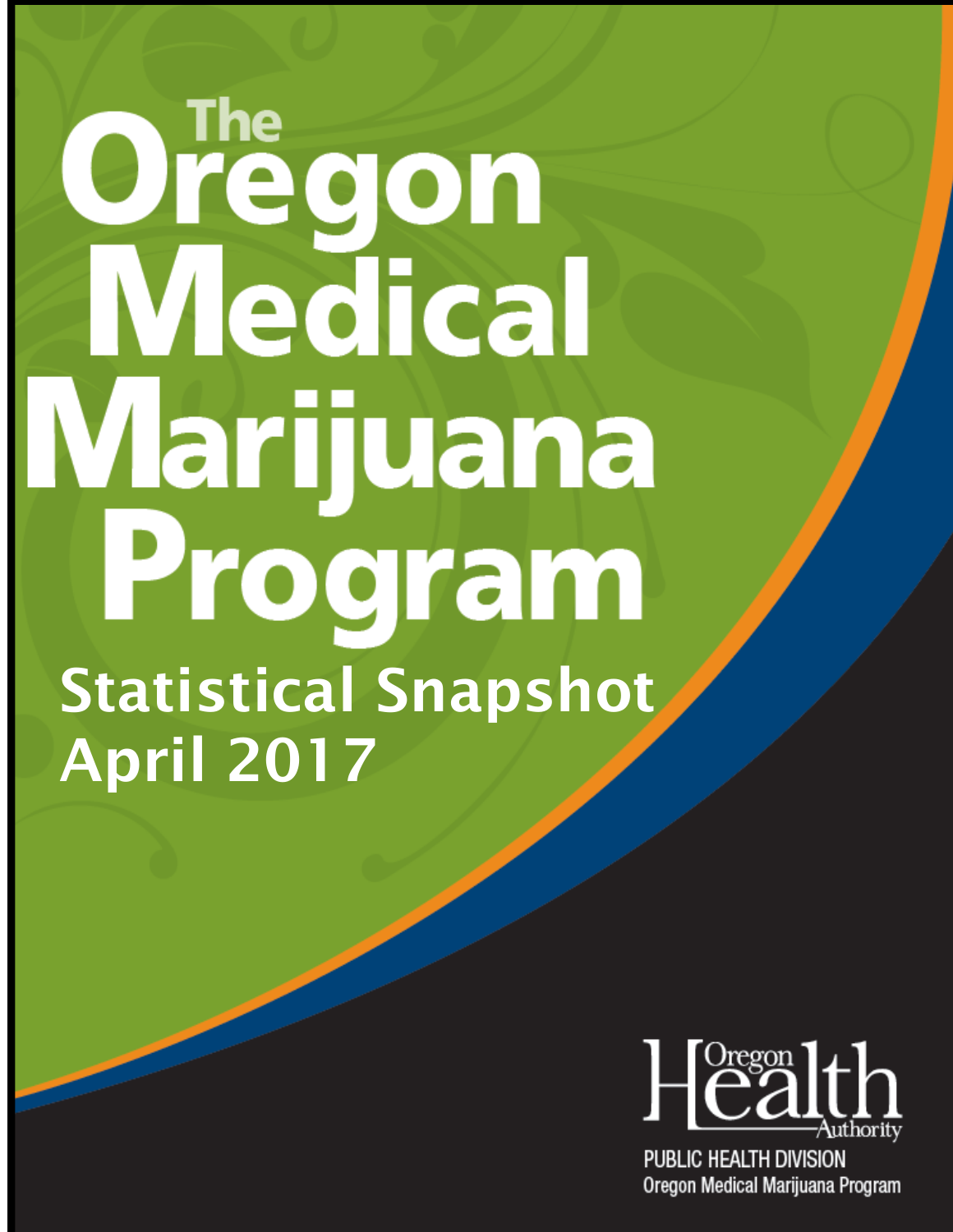# **OREGON MEDICAL MARIJUANA PROGRAM STATISTICAL SNAPSHOT APRIL, 2017**

*(REVISED 03/22/2017)*



Oregon Medical Marijuana Program Analysis Unit PO Box 14450 Portland, OR 97293-0450 www.healthoregon.org/ommp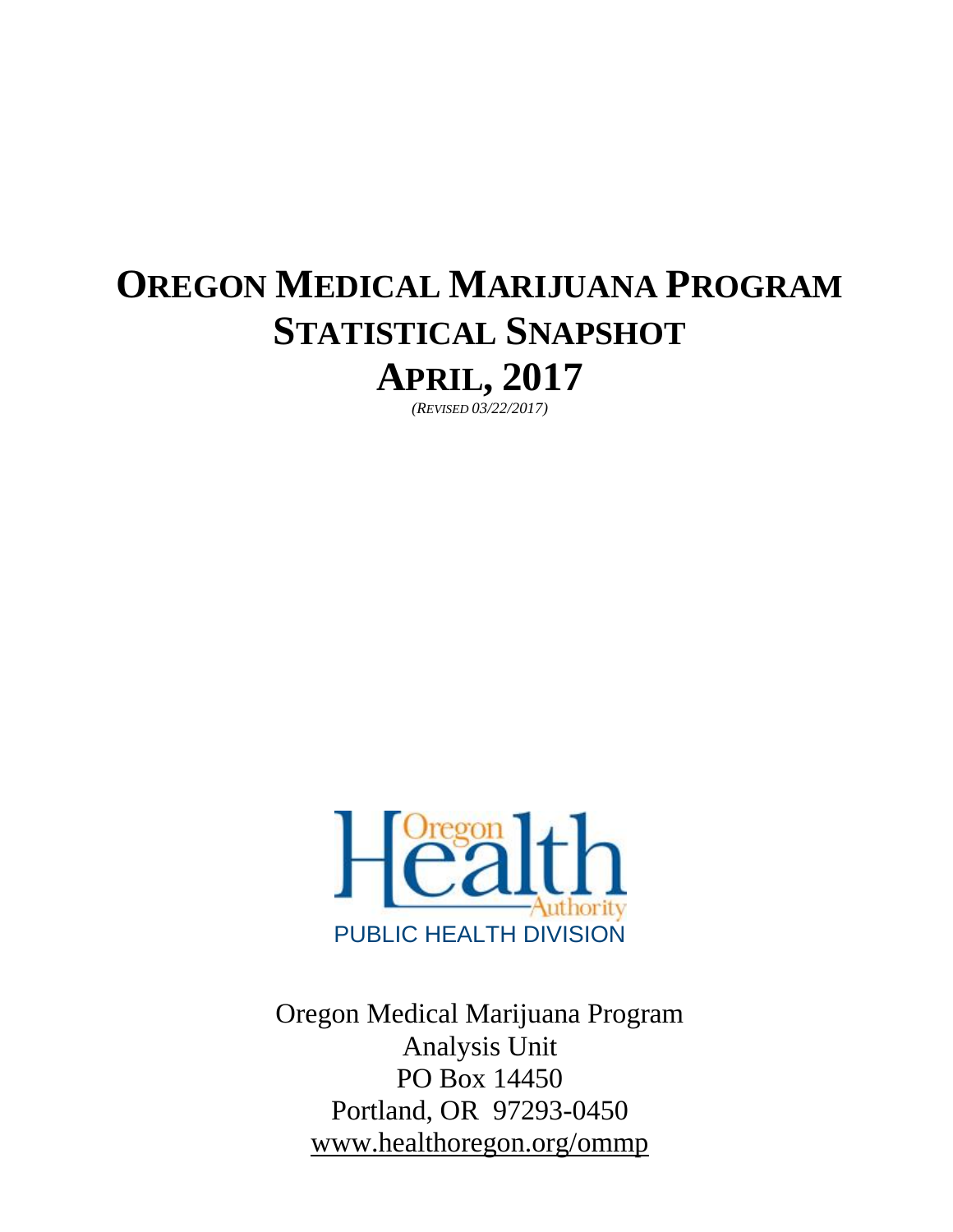# **OREGON MEDICAL MARIJUANA PROGRAM STATISTICAL SNAPSHOT APRIL 2017**

### **TABLE OF CONTENTS**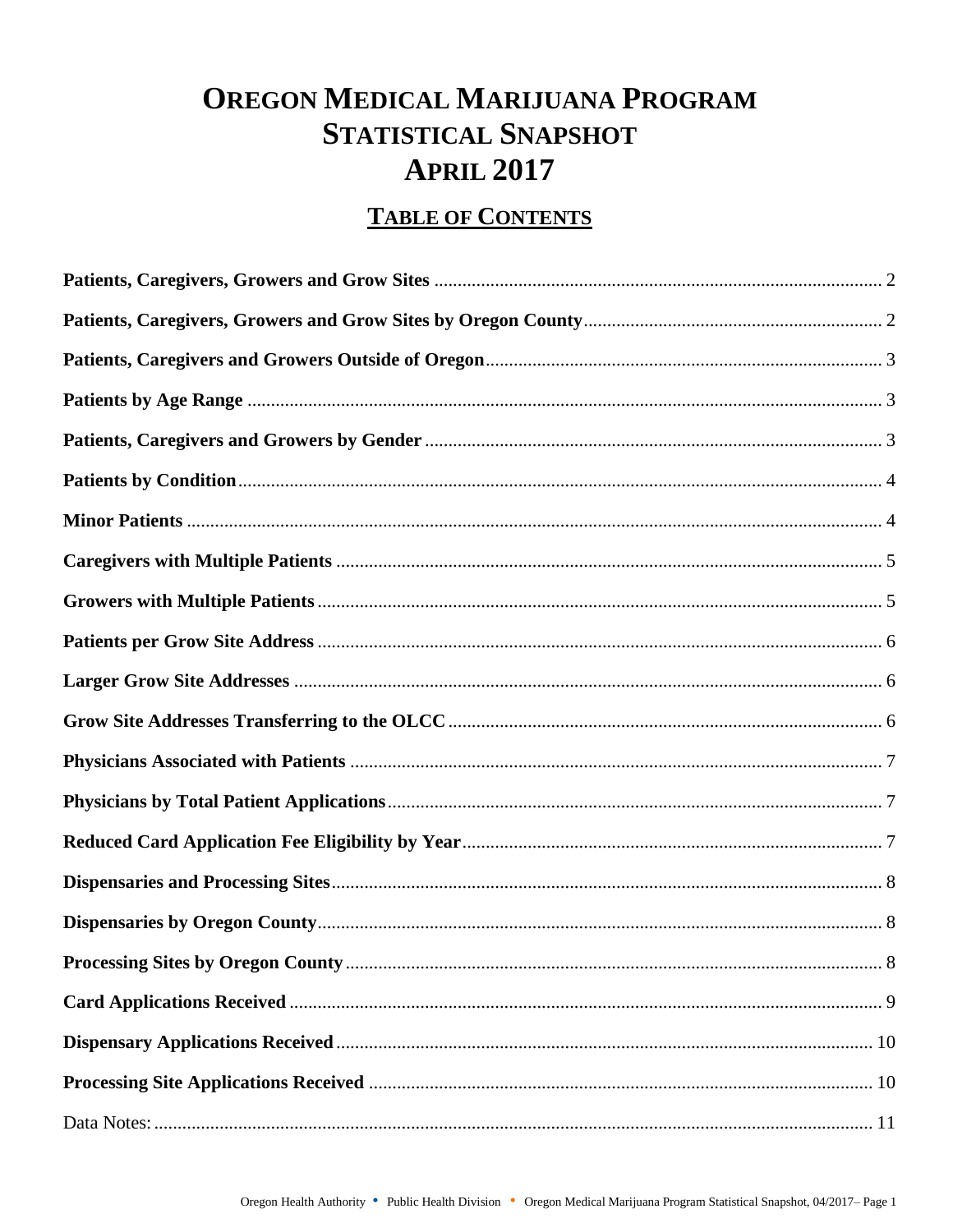|                              | Patients | Caregivers | Growers | <b>Grow Sites</b> |
|------------------------------|----------|------------|---------|-------------------|
| <b>Mailing Address in OR</b> | 61,659   | 25,844     | 33,713  | 25,366            |
| Mailing Address Outside OR   | 180      | 223        |         | N/A               |
| <b>Total</b>                 | 61,839   | 26,067     | 33,764  | 25,228            |

### <span id="page-3-0"></span>**Patients, Caregivers, Growers and Grow Sites<sup>1</sup>**

### <span id="page-3-1"></span>**Patients, Caregivers, Growers and Grow Sites by Oregon County<sup>1</sup>**

|                                                   | Patients | Caregivers | Growers | <b>Grow Sites</b> |
|---------------------------------------------------|----------|------------|---------|-------------------|
| <b>BAKER</b>                                      | 199      | 78         | 123     | 100               |
| <b>BENTON</b>                                     | 896      | 458        | 442     | 332               |
| <b>CLACKAMAS</b>                                  | 4,246    | 2,105      | 2,412   | 1,977             |
| <b>CLATSOP</b>                                    | 565      | 250        | 250     | 220               |
| <b>COLUMBIA</b>                                   | 712      | 347        | 476     | 389               |
| <b>COOS</b>                                       | 1,070    | 409        | 611     | 496               |
| <b>CROOK</b>                                      | 353      | 171        | 198     | 181               |
| <b>CURRY</b>                                      | 692      | 280        | 337     | 275               |
| <b>DESCHUTES</b>                                  | 3,454    | 1637       | 1,629   | 1,230             |
| <b>DOUGLAS</b>                                    | 2,190    | 845        | 1,516   | 1,190             |
| <b>GRANT</b>                                      | 108      | 57         | 59      | 51                |
| <b>HARNEY</b>                                     | 73       | < 50       | < 50    | < 50              |
| <b>HOOD RIVER</b>                                 | 261      | 120        | 165     | 121               |
| <b>JACKSON</b>                                    | 8,697    | 2,441      | 5,031   | 3,130             |
| <b>JEFFERSON</b>                                  | 359      | 187        | 197     | 167               |
| <b>JOSEPHINE</b>                                  | 6,165    | 1,566      | 4,245   | 2,797             |
| <b>KLAMATH</b>                                    | 1,085    | 421        | 708     | 545               |
| <b>LAKE</b>                                       | 117      | < 50       | 74      | 62                |
| <b>LANE</b>                                       | 6,697    | 2,638      | 3,687   | 2,954             |
| <b>LINCOLN</b>                                    | 1,368    | 651        | 498     | 407               |
| <b>LINN</b>                                       | 1,707    | 934        | 977     | 772               |
| <b>MALHEUR</b>                                    | 460      | 222        | 327     | 258               |
| <b>MARION</b>                                     | 3,296    | 1,640      | 1,651   | 1,315             |
| <b>MORROW</b>                                     | 55       | < 50       | < 50    | < 50              |
| <b>MULTNOMAH</b>                                  | 9,311    | 4,379      | 4,151   | 3,052             |
| <b>POLK</b>                                       | 918      | 482        | 550     | 436               |
| <b>TILLAMOOK</b>                                  | 510      | 223        | 240     | 225               |
| <b>UMATILLA</b>                                   | 401      | 202        | 274     | 219               |
| <b>UNION</b>                                      | 361      | 165        | 192     | 171               |
| <b>WALLOWA</b>                                    | 75       | < 50       | 50      | < 50              |
| <b>WASCO</b>                                      | 325      | 199        | 232     | 209               |
| <b>WASHINGTON</b>                                 | 3,870    | 2,085      | 1,691   | 1,294             |
| <b>YAMHILL</b>                                    | 1,010    | 477        | 587     | 497               |
| Combined total for GILLIAM,<br>SHERMAN, & WHEELER | 53       | < 50       | < 50    | < 50              |
| <b>Outside of Oregon</b>                          | 180      | 223        | 51      | N/A               |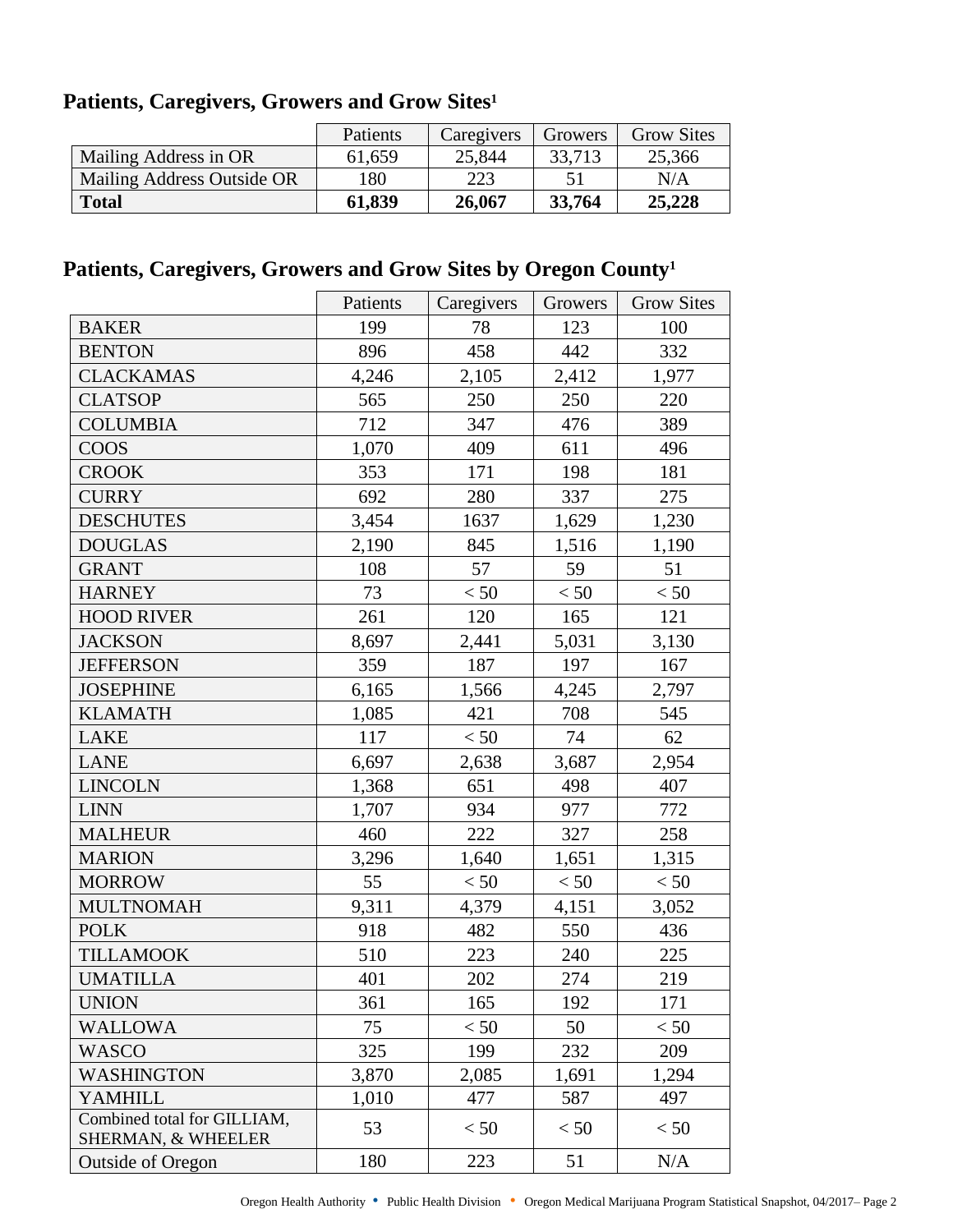| <b>State</b>   | Patients       | Caregivers     | Growers        | State        | Patients       | Caregivers       | Growers          |
|----------------|----------------|----------------|----------------|--------------|----------------|------------------|------------------|
| AK             | $\Omega$       | 3              | $\theta$       | NC           | 3              |                  | $\theta$         |
| AL             |                | $\overline{0}$ | $\theta$       | <b>NE</b>    |                | $\boldsymbol{0}$ | $\boldsymbol{0}$ |
| <b>AR</b>      | $\Omega$       |                | $\theta$       | <b>NV</b>    | $\overline{2}$ | $\overline{2}$   |                  |
| AZ             | $\overline{0}$ | 5              | $\overline{0}$ | <b>NY</b>    | 7              | 5                | $\overline{2}$   |
| CA             | 49             | 34             | 10             | <b>OH</b>    |                |                  | $\overline{0}$   |
| CO             | $\Omega$       | $\overline{4}$ | $\theta$       | OK           |                | $\theta$         | $\overline{0}$   |
| $\mathbf{FL}$  | 13             | 8              | 6              | PA           |                | $\overline{2}$   | $\boldsymbol{0}$ |
| <b>GA</b>      | $\overline{0}$ | 3              | $\theta$       | <b>TN</b>    | $\theta$       |                  | $\overline{0}$   |
| H <sub>I</sub> |                |                |                | <b>TX</b>    |                | $\overline{0}$   | $\overline{0}$   |
| ID             | 17             | 25             | 9              | <b>ND</b>    | 6              | 3                | $\theta$         |
| $\mathbf{L}$   | $\overline{0}$ | $\overline{2}$ | $\theta$       | <b>UT</b>    | $\overline{2}$ |                  |                  |
| MA             | $\overline{0}$ |                | $\overline{0}$ | <b>VA</b>    | $\overline{0}$ |                  | $\boldsymbol{0}$ |
| MI             |                |                | $\theta$       | <b>WA</b>    | 67             | 114              | 19               |
| <b>MN</b>      |                |                |                | WI           | $\overline{4}$ |                  | $\boldsymbol{0}$ |
| <b>MO</b>      | $\Omega$       |                | $\Omega$       | <b>WY</b>    |                | $\Omega$         | $\Omega$         |
| <b>MT</b>      | $\overline{0}$ |                |                | <b>Total</b> | 180            | 223              | 51               |

### <span id="page-4-0"></span>**Patients, Caregivers and Growers Outside of Oregon**

| <b>State</b>   | Patients       | Caregivers     | Growers        |
|----------------|----------------|----------------|----------------|
| <b>NC</b>      | 3              | 1              | 0              |
| <b>NE</b>      | 1              | $\overline{0}$ | 0              |
| <b>NV</b>      | $\overline{2}$ | $\overline{2}$ | $\mathbf 1$    |
| <b>NY</b>      | 7              | 5              | $\overline{2}$ |
| OH             | 1              | 1              | $\overline{0}$ |
| OK             | 1              | 0              | 0              |
| PA             | $\mathbf{1}$   | $\overline{2}$ | $\overline{0}$ |
| <b>TN</b>      | 0              | 1              | $\pmb{0}$      |
| <b>TX</b>      | 1              | 0              | 0              |
| N <sub>D</sub> | 6              | 3              | $\overline{0}$ |
| <b>UT</b>      | $\overline{2}$ | 1              | 1              |
| <b>VA</b>      | 0              | 1              | 0              |
| <b>WA</b>      | 67             | 114            | 19             |
| WI             | $\overline{4}$ | 1              | 0              |
| <b>WY</b>      | 1              | 0              | 0              |
| <b>Total</b>   | 180            | 223            | 51             |

<span id="page-4-1"></span>**Patients by Age Range** *(not all are 5-year increments)*

| Patient Age<br>Range | Count | Percentage | Patient Age<br>Range | Count  | Percentage |
|----------------------|-------|------------|----------------------|--------|------------|
| $0 - 10$             | 103   | 0.2%       | $45 - 49$            | 5,263  | 8.3%       |
| $11 - 15$            | 80    | 0.1%       | $50 - 54$            | 5,736  | 9.1%       |
| $16 - 17$            | 75    | 0.1%       | $55 - 59$            | 7,427  | 11.8%      |
| $18 - 20$            | 909   | 1.4%       | $60 - 64$            | 7,824  | 12.4%      |
| $21 - 24$            | 2,341 | 3.7%       | $65 - 69$            | 6,290  | 10.0%      |
| $25 - 29$            | 4,746 | 7.5%       | $70 - 74$            | 2,935  | 4.6%       |
| $30 - 34$            | 6,010 | 9.5%       | $75 - 79$            | 1,056  | 1.7%       |
| $35 - 39$            | 6,338 | 10.0%      | $80 +$               | 691    | 1.1%       |
| $40 - 44$            | 5,296 | 8.4%       | <b>Total</b>         | 63,120 | 100%       |

#### <span id="page-4-2"></span>**Patients, Caregivers and Growers by Gender**

|        |     | Patients   Caregivers | Growers |
|--------|-----|-----------------------|---------|
| Male   | 57% | 54%                   | 66%     |
| Female | 43% | 46%                   | 34%     |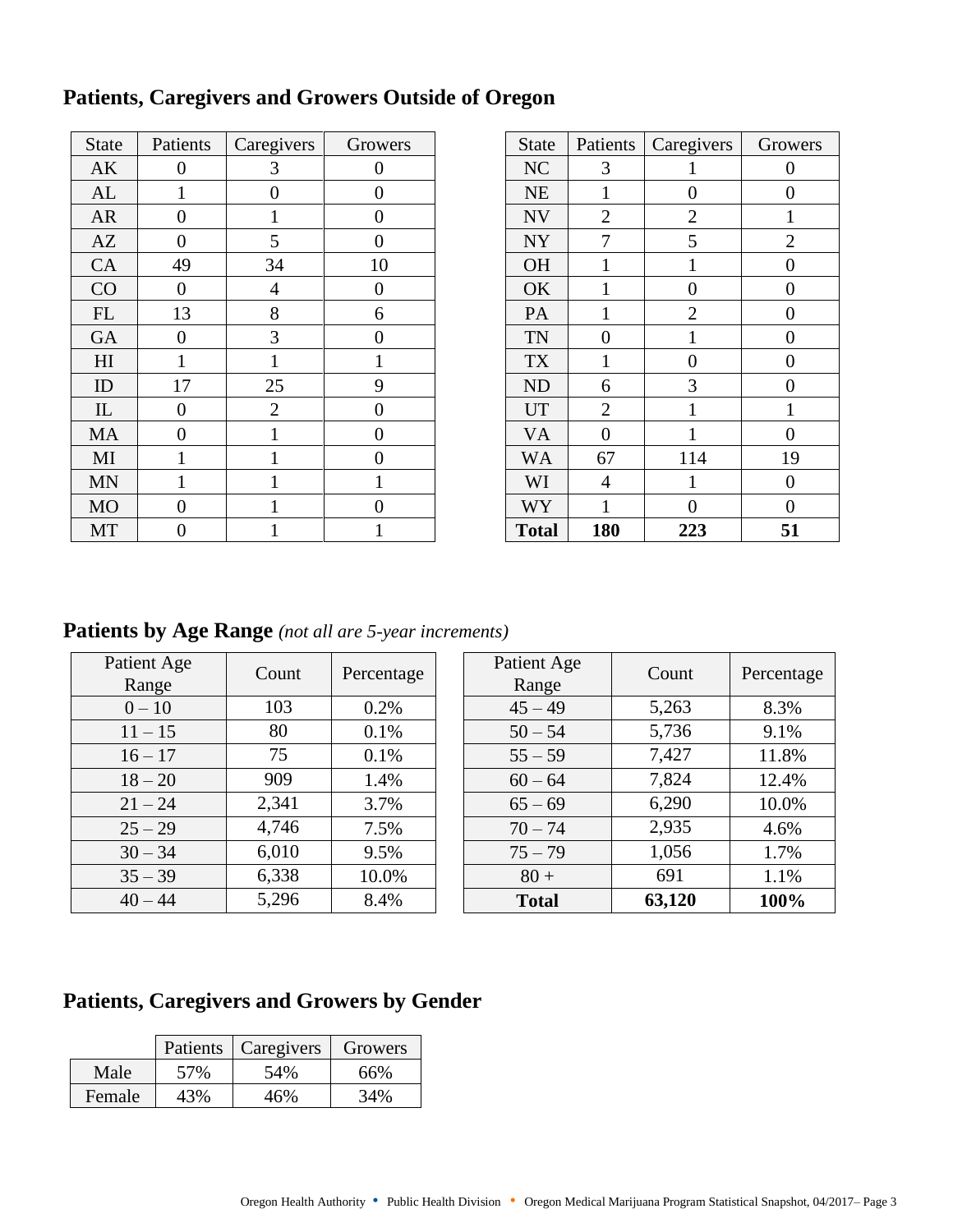# <span id="page-5-0"></span>**Patients by Condition<sup>2</sup>**

|                 | Count of  | Percentage of |
|-----------------|-----------|---------------|
| Condition       | Reporting | Reporting     |
|                 | Patients  | Patients      |
| Severe Pain     | 56,175    | 89.0%         |
| <b>Spasms</b>   | 17,124    | 27.1%         |
| Nausea          | 7,949     | 12.6%         |
| <b>PTSD</b>     | 5,308     | 8.4%          |
| Cancer          | 3,914     | 6.2%          |
| Seizures        | 1,636     | 2.6%          |
| Neurological    | 1,091     | 1.7%          |
| Glaucoma        | 919       | 1.5%          |
| Cachexia        | 860       | 1.4%          |
| <b>HIV/AIDS</b> | 522       | 0.8%          |

#### <span id="page-5-1"></span>**Minor Patients**

| <b>Minor Patient</b><br>Age Range | Count |
|-----------------------------------|-------|
| $0 - 10$                          | 103   |
| $11 - 15$                         | 80    |
| $16 - 17$                         | 75    |
| <b>Total</b>                      | 258   |

|                    | Count of                    | Percentage of         |
|--------------------|-----------------------------|-----------------------|
| Condition          | Reporting                   | Reporting             |
|                    | Minor Patients <sup>2</sup> | <b>Minor Patients</b> |
| <b>Seizures</b>    | 111                         | 43.0%                 |
| Severe Pain        | 97                          | 37.6%                 |
| Neurological       | 46                          | 17.8%                 |
| <b>Spasms</b>      | 45                          | 17.4%                 |
| Nausea             | 40                          | 15.5%                 |
| Cancer             | 20                          | 7.8%                  |
| <b>PTSD</b>        | 19                          | 7.4%                  |
| Cachexia           | 10                          | 3.9%                  |
| Glaucoma, HIV/AIDS |                             | 0.0%                  |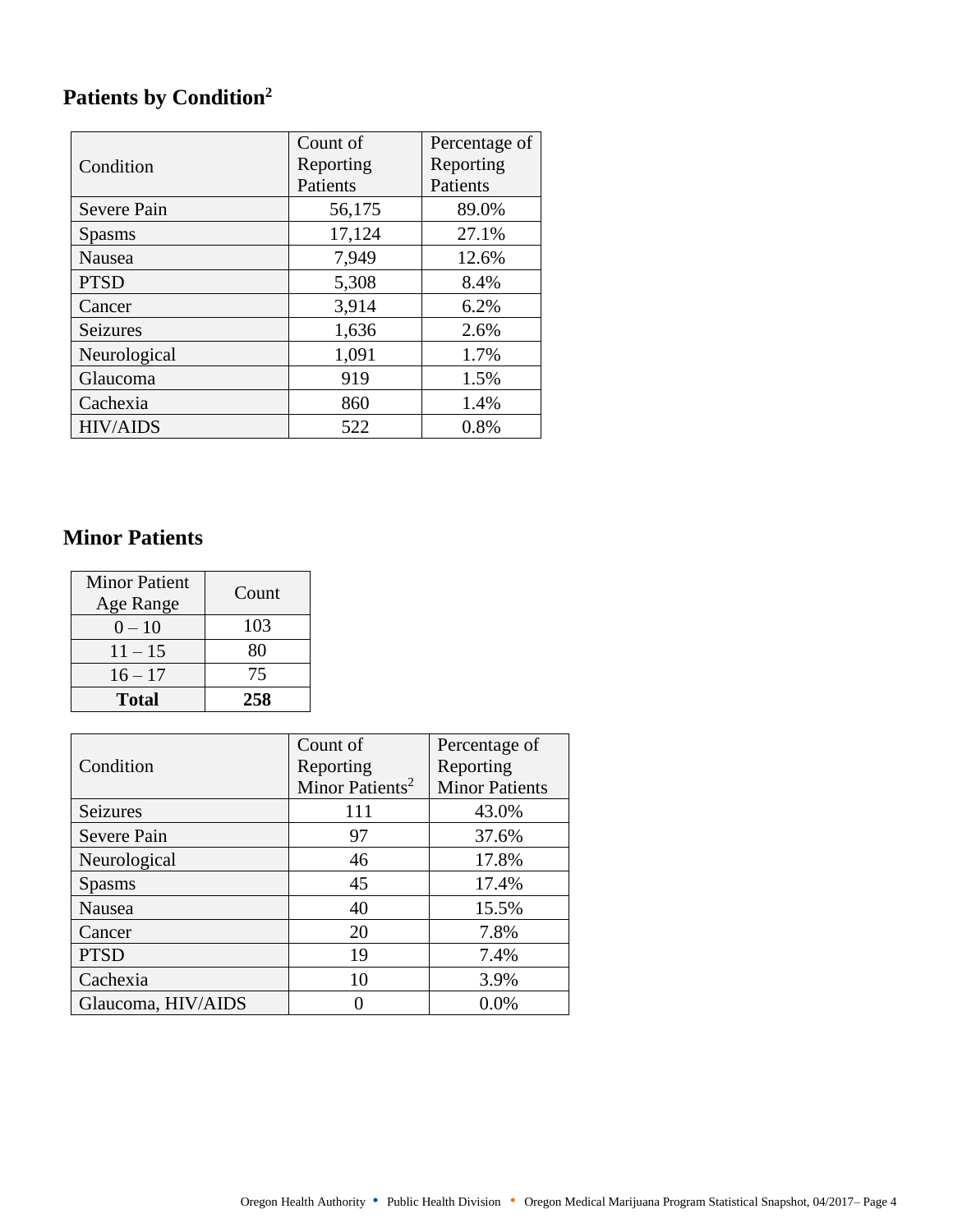#### <span id="page-6-0"></span>**Caregivers with Multiple Patients**

A caregiver must by 18 years or older and one individual may be designated by multiple patients.

| Caregivers per                                                                         | Patient <sup>3</sup>                                    |
|----------------------------------------------------------------------------------------|---------------------------------------------------------|
| 24,677                                                                                 | $\overline{1}$                                          |
| 965                                                                                    |                                                         |
| 283                                                                                    |                                                         |
| 107                                                                                    |                                                         |
| $\frac{67}{43}$                                                                        | $\frac{2}{3}$ $\frac{3}{4}$ $\frac{4}{5}$ $\frac{6}{7}$ |
|                                                                                        |                                                         |
|                                                                                        |                                                         |
| $\frac{20}{14}$ $\frac{14}{6}$ $\frac{7}{7}$ $\frac{5}{3}$ $\frac{4}{3}$ $\frac{2}{1}$ | $\overline{8}$                                          |
|                                                                                        | $\overline{9}$                                          |
|                                                                                        | $\overline{10}$                                         |
|                                                                                        | $\overline{11}$                                         |
|                                                                                        | $\frac{12}{13}$ $\frac{14}{15}$                         |
|                                                                                        |                                                         |
|                                                                                        |                                                         |
|                                                                                        |                                                         |
|                                                                                        | $\overline{16}$                                         |
|                                                                                        | $\overline{17}$                                         |
|                                                                                        |                                                         |
| $\overline{1}$                                                                         |                                                         |
|                                                                                        |                                                         |
| $\frac{1}{\frac{1}{3}}$                                                                | $\frac{19}{20}$<br>$\frac{20}{24}$<br>$\frac{25}{31}$   |
|                                                                                        |                                                         |
|                                                                                        |                                                         |
| 26,223                                                                                 | 29, 412                                                 |
| No Caregiver                                                                           | $\frac{1}{33,708}$                                      |

"There are 24,677 caregivers with one patient each, 965 caregivers with two patients each … there are three caregivers with 29 patients, and one caregiver with 31 patients. There are 33,708 patients with no caregiver designated."

#### <span id="page-6-1"></span>**Growers with Multiple Patients**

A grower must be 21 years or older and one individual may grow for a maximum of four patients concurrently.

| Growers per | Patient <sup>3</sup> |
|-------------|----------------------|
| 26,390      |                      |
| 3,340       | 2                    |
| 2,203       | 3                    |
| 1,576       | Δ                    |
| 33,509      | 45,983               |
| No Grower   | 17,137               |

"There are 26,390 growers growing for one patient each, 3,340 growers growing for two patients each, 2,203 growers growing for three patients each, and 1,576 growers growing for four patients each.

There are 17,137 patients with no grower designated."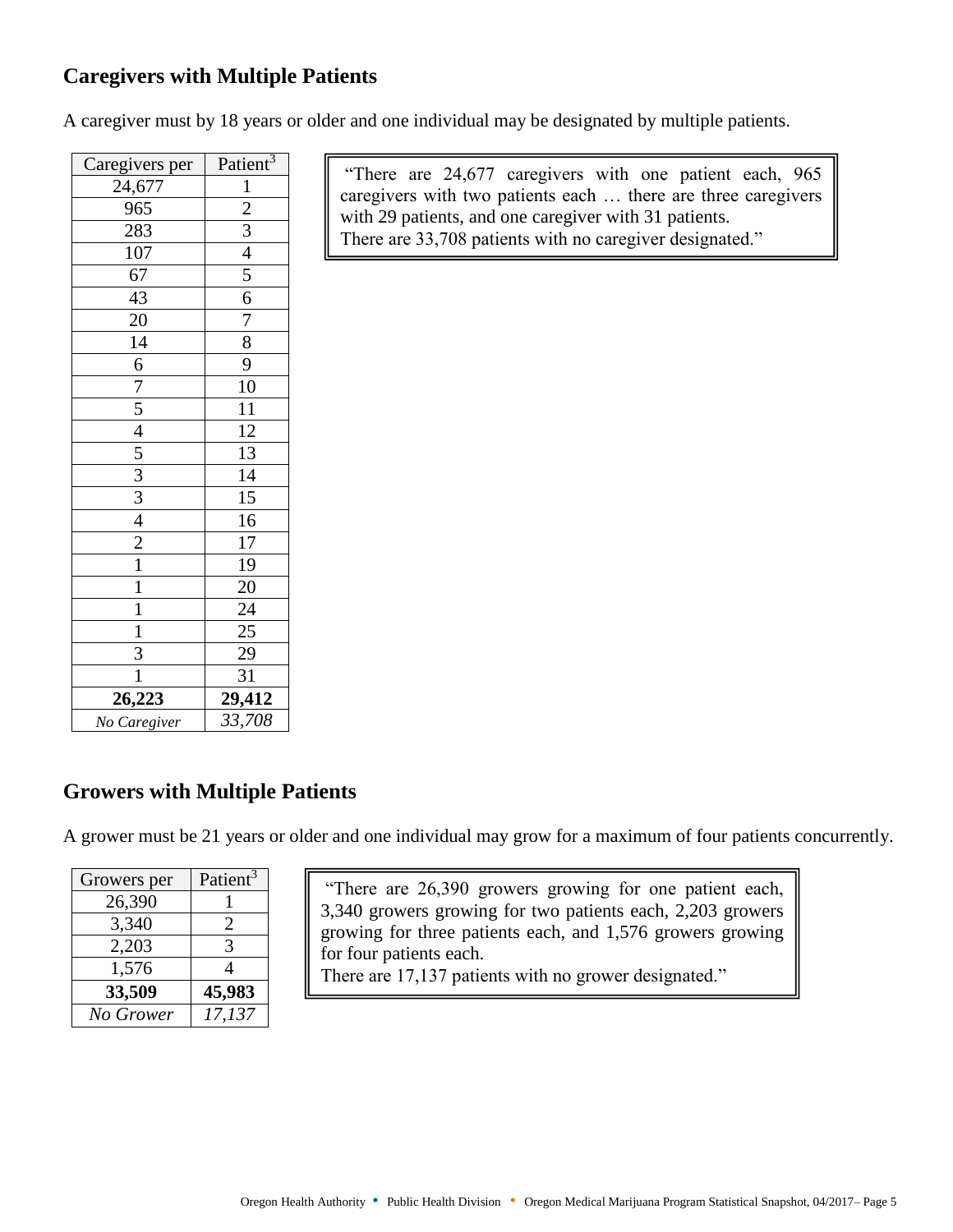#### <span id="page-7-0"></span>**Patients per Grow Site Address<sup>4</sup>**

| Patients         | <b>Grow Site</b> | Patients         | <b>Grow Site</b>    |
|------------------|------------------|------------------|---------------------|
| per <sup>3</sup> | Address          | per <sup>3</sup> | Address             |
| 1                | 16,711           | 13               | 11                  |
| $\overline{2}$   | 4,249            | 14               | 5                   |
| 3                | 1,389            | 15               | 9                   |
| $\overline{4}$   | 1,001            | 16               | 7                   |
| 5                | 657              | 17               | $\overline{2}$      |
| 6                | 532              | 20               |                     |
| 7                | 396              | 21               | 1                   |
| 8                | 266              | 23               | 2                   |
| 9                | 58               | 69               | 1                   |
| 10               | 33               | 92               |                     |
| 11               | 16               | 46,683           | 25,361              |
| 12               | 13               | 16,378           | <b>No Grow Site</b> |
|                  |                  |                  |                     |

"There are 16,711 grow site addresses with one registered patient, there are 4,249 grow site addresses with two registered patients … there is one grow site address with 69 registered patients, and there is one grow site address with 92 registered patients. There are 16,378 patients with no grow site address designated."

#### <span id="page-7-1"></span>**Larger Grow Site Addresses**

Grow site addresses designated by 3 or more patients: **4,910**

Grow site addresses within city limits and zoned residential with an approved grandfather petition:

| Grandfathered      | Approved   |
|--------------------|------------|
| <b>Plant Count</b> | Grow sites |
| 18                 | 30         |
| 24                 | 150        |
| Total              | 180        |

Grow site addresses outside city limits or within city limits and not zoned residential with an approved grandfather petition:

| Grandfathered      | Approved   |
|--------------------|------------|
| <b>Plant Count</b> | Grow sites |
| 60                 | 11         |
| 66                 |            |
| 72                 |            |
|                    |            |

| Grandfathered      | Approved   |
|--------------------|------------|
| <b>Plant Count</b> | Grow sites |
| 84                 |            |
| 90                 | 5          |
| 96                 | 19         |
| <b>Total</b>       |            |

#### <span id="page-7-2"></span>**Grow Site Addresses Transferring to the OLCC**

<span id="page-7-3"></span>On 03/21/2017, the OMMP had notification of **464** grow site addresses approved by the Oregon Liquor Commission Control (OLCC).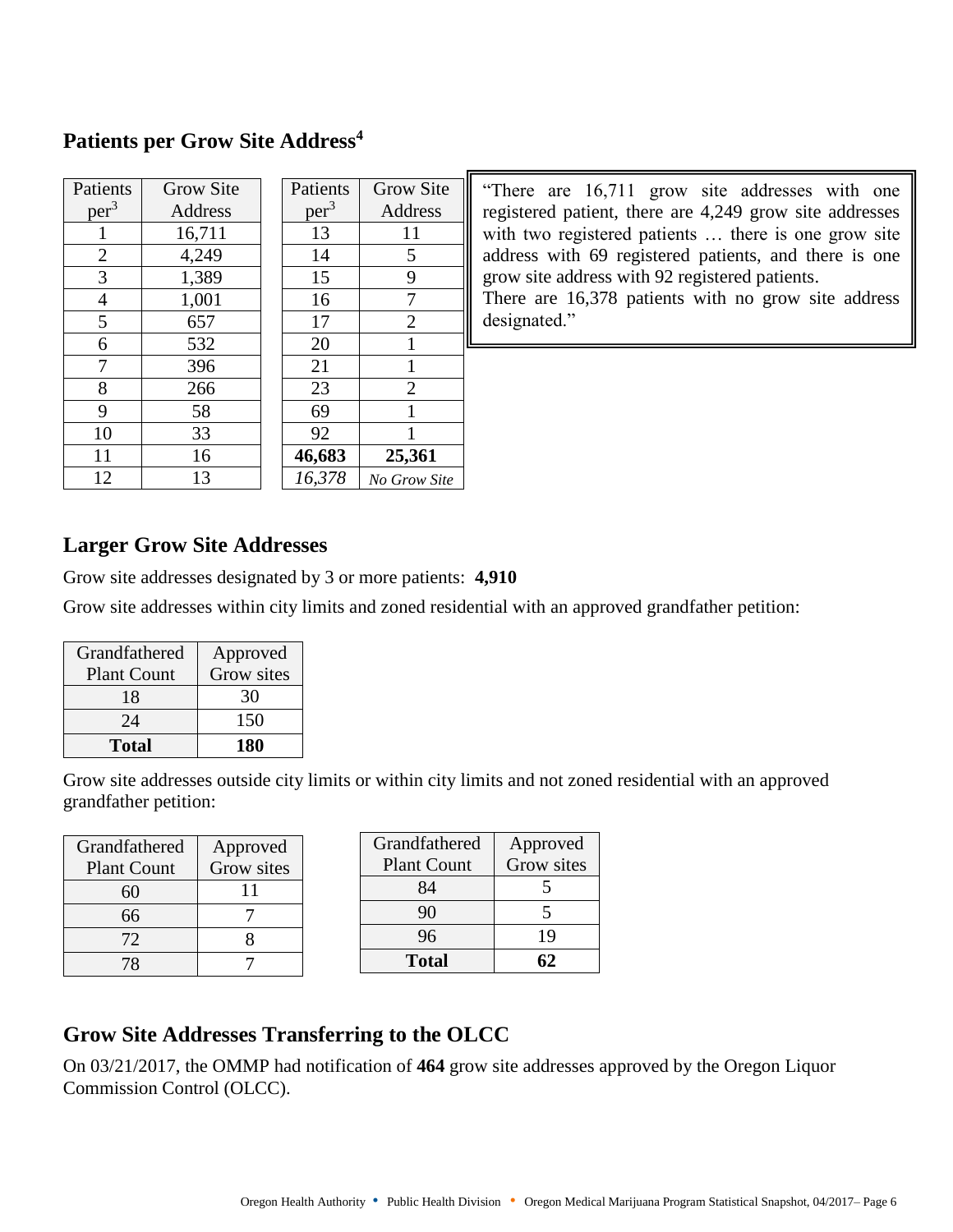#### **Physicians Associated with Patients**

On 03/21/2017, there were **1,715** physicians associated with patients.

| <b>Patient Range</b><br>Count | Count of Patients in<br>Range | Physicians |
|-------------------------------|-------------------------------|------------|
| 1 - 449                       | 15,549                        | 1,689      |
| > 450                         | 47,534                        | ,n         |

#### <span id="page-8-0"></span>**Physicians by Total Patient Applications<sup>5</sup>**

"There are 1,689 physicians who are currently serving with between one and 449 patients, and account for 15,549 (25%) of applications. There are 26 physicians currently associated with 450 or more patients, and account for 47,534 (75%) of applications."

#### <span id="page-8-1"></span>**Reduced Card Application Fee Eligibility by Year<sup>6</sup>**

|                                 | No Reduced<br>Fee Eligibility | <b>SNAP</b> | <b>OHP</b> | <b>SSI</b> | <b>VET</b> |
|---------------------------------|-------------------------------|-------------|------------|------------|------------|
| 2012                            | 59.6%                         | 31.5%       | 2.5%       | 6.4%       | N/A        |
| 2013                            | 61.4%                         | 27.6%       | 4.5%       | 6.5%       | N/A        |
| 2014                            | 56.1%                         | 14.4%       | 22.5%      | 6.5%       | 0.5%       |
| 2015                            | 56.0%                         | 12.0%       | 25.1%      | 5.6%       | 1.2%       |
| 2016                            | 52%                           | 10%         | 25%        | 5%         | 8%         |
| 2017<br>Partial $(1/17 - 2/17)$ | 52%                           | 9%          | 22%        | 6%         | 11%        |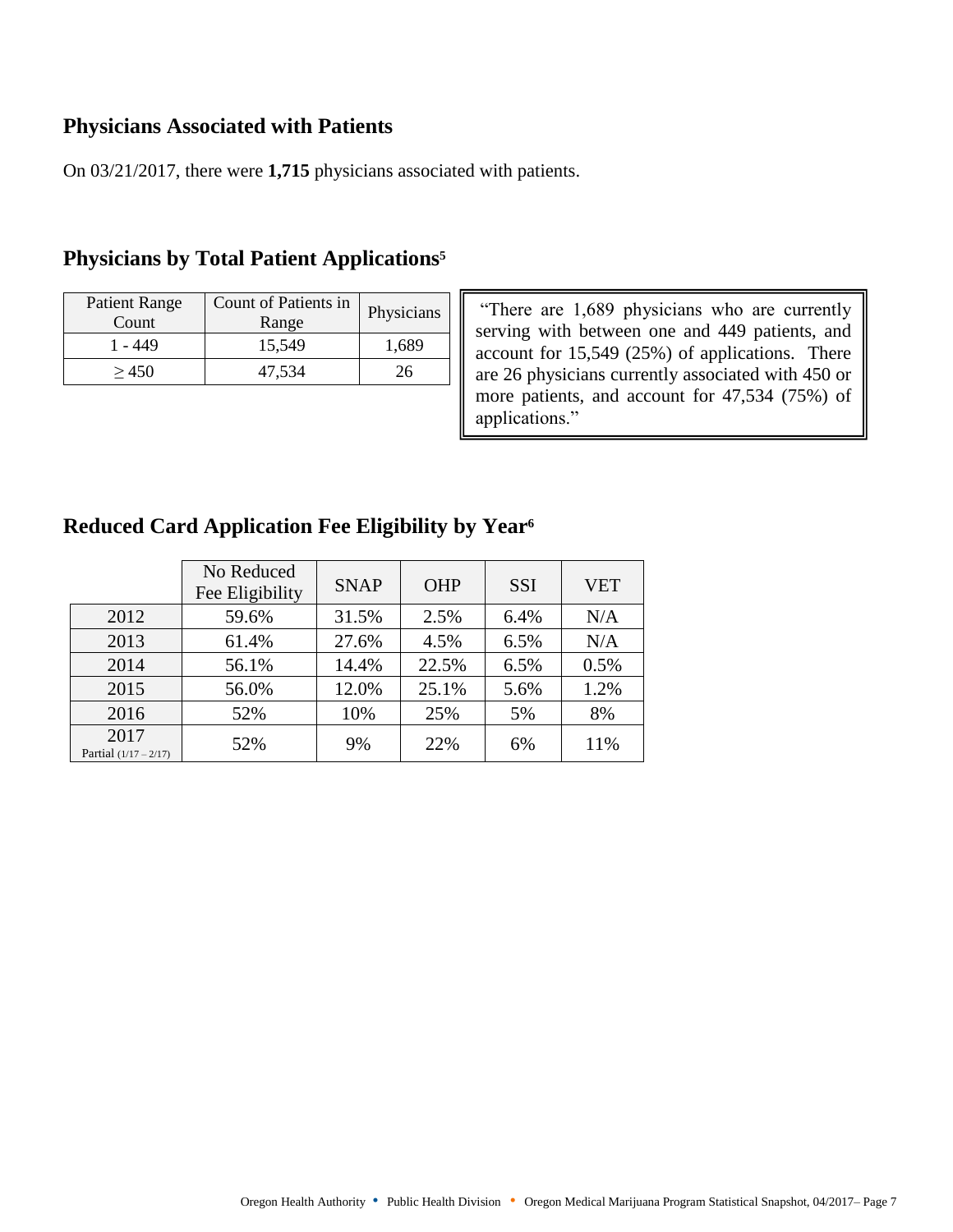#### <span id="page-9-0"></span>**Dispensaries and Processing Sites**

| Dispensaries            |  |
|-------------------------|--|
| <b>Processing Sites</b> |  |

#### <span id="page-9-1"></span>**Dispensaries by Oregon County<sup>7</sup>**

| <b>CLACKAMAS</b>  | $\overline{4}$ |
|-------------------|----------------|
| <b>CLATSOP</b>    | $\overline{c}$ |
| <b>COLUMBIA</b>   | $\overline{c}$ |
| <b>CROOK</b>      | $\mathbf{1}$   |
| <b>CURRY</b>      | $\overline{c}$ |
| <b>DESCHUTES</b>  | 3              |
| <b>DOUGLAS</b>    | $\mathbf{1}$   |
| <b>HOOD RIVER</b> | 1              |
| <b>JACKSON</b>    | 6              |
| <b>JEFFERSON</b>  | $\mathbf{1}$   |
| <b>JOSEPHINE</b>  | 3              |
| <b>KLAMATH</b>    | $\mathbf{1}$   |
| <b>LANE</b>       | 9              |
| <b>LINCOLN</b>    | $\overline{2}$ |
| <b>LINN</b>       | $\overline{4}$ |
| <b>MALHEUR</b>    | $\overline{c}$ |
| <b>MARION</b>     | 5              |
| <b>MULTNOMAH</b>  | 31             |
| <b>POLK</b>       | $\mathbf{1}$   |
| <b>UNION</b>      | $\overline{2}$ |
| WASHINGTON        | 8              |
| <b>YAMHILL</b>    | $\overline{2}$ |
| <b>TOTAL</b>      | 93             |

### <span id="page-9-2"></span>**Processing Sites by Oregon County<sup>8</sup>**

| <b>BENTON</b>    | 3  |
|------------------|----|
| <b>CLACKAMAS</b> | 2  |
| <b>CLATSOP</b>   | 1  |
| <b>CROOK</b>     | 1  |
| <b>DESCHUTES</b> | 5  |
| <b>DOUGLAS</b>   | 1  |
| <b>JACKSON</b>   | 9  |
| <b>JOSEPHINE</b> |    |
| <b>LANE</b>      |    |
| <b>LINCOLN</b>   | 1  |
| <b>MARION</b>    | 4  |
| <b>MULTNOMAH</b> | 15 |
| <b>POLK</b>      | 1  |
| WASHINGTON       | 3  |
| <b>TOTAL</b>     | 61 |

Until April 1, 2017, processing sites registered with the Oregon Health Authority or that have submitted a complete application may accept and make transfers of marijuana and cannabinoid products. These numbers include both those that are registered and those with a complete application. Three processing sites have received registration, one each in Josephine, Multnomah and Washington Counties.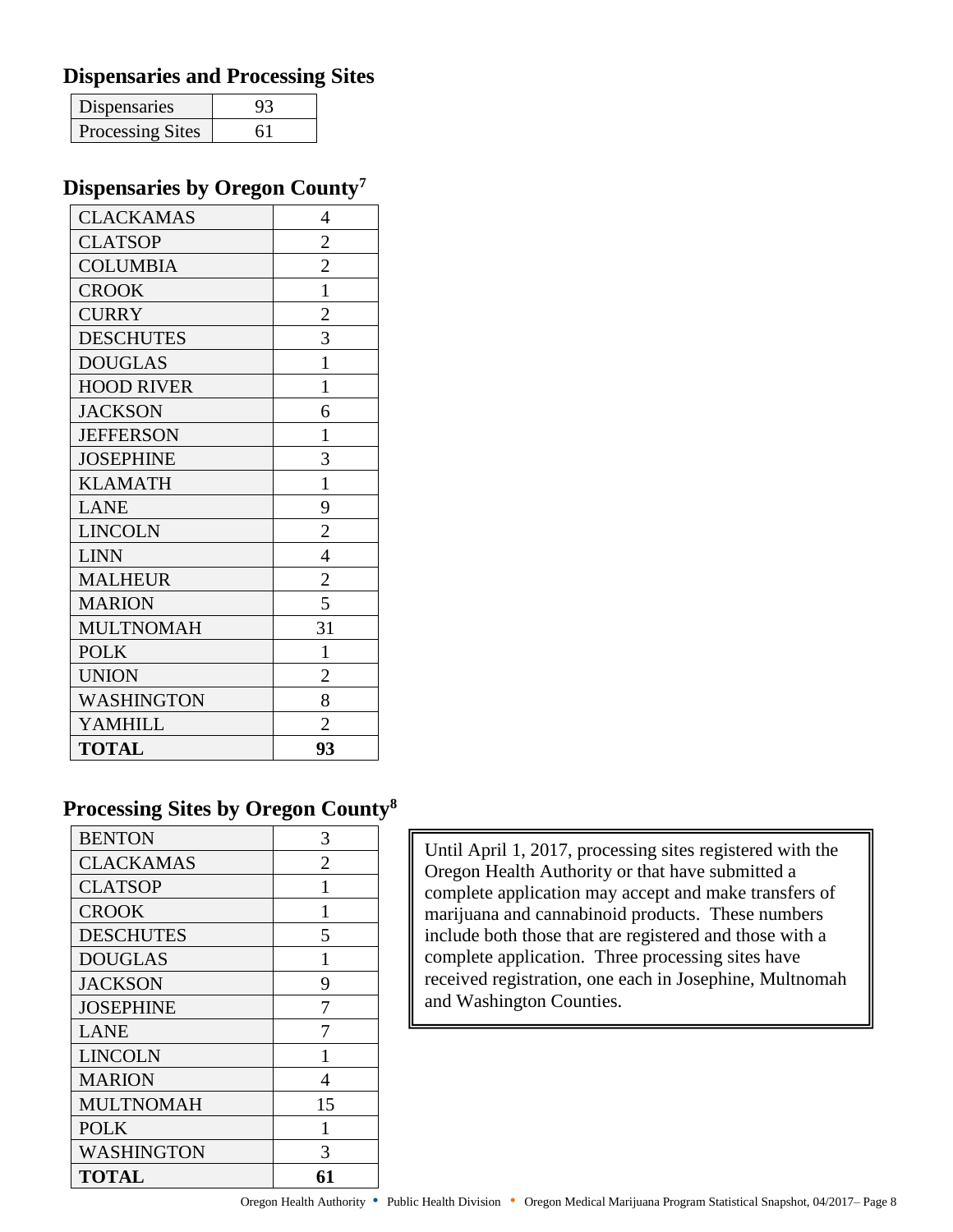#### **Card Applications Received**

<span id="page-10-0"></span>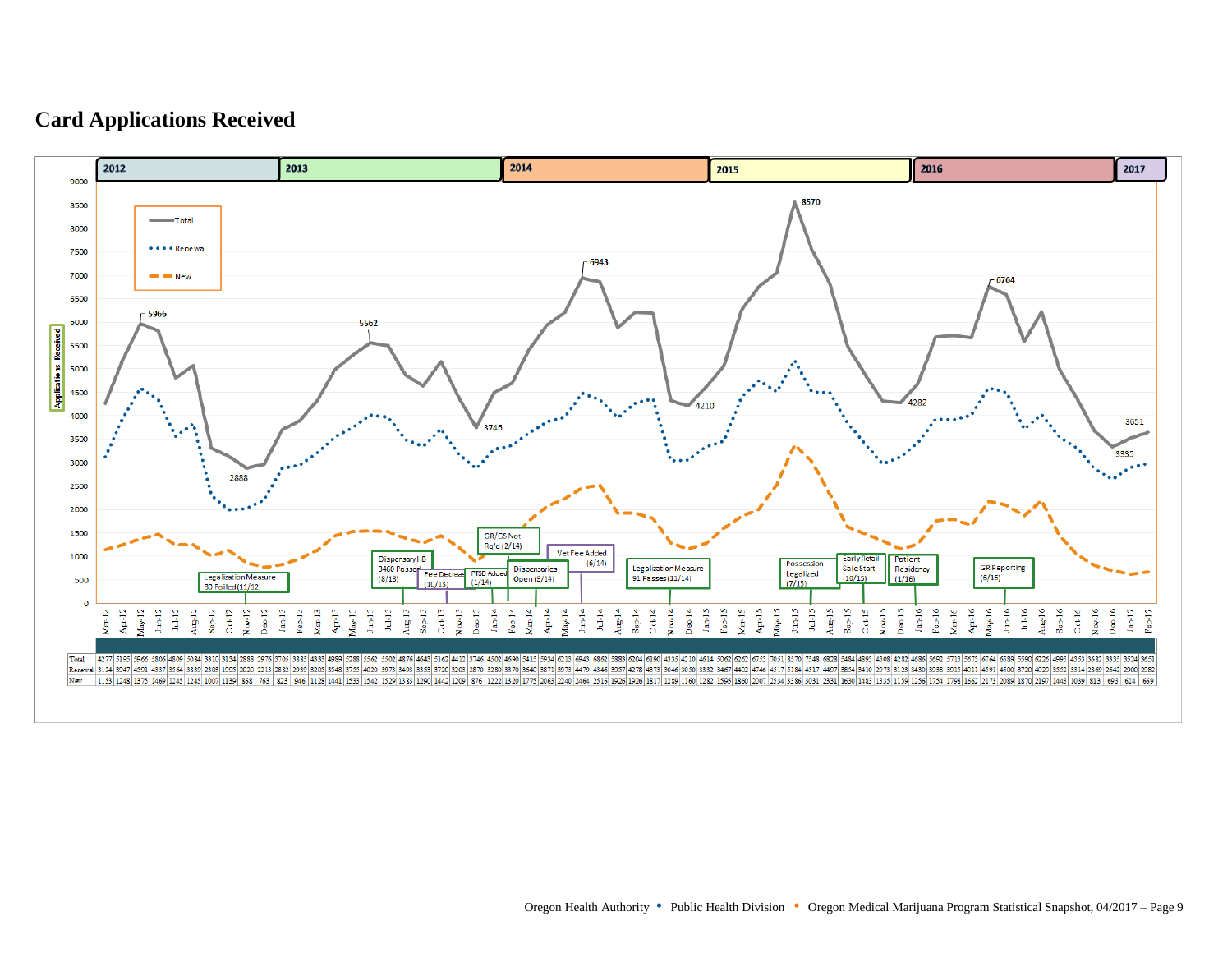

#### <span id="page-11-0"></span>**Processing Site Applications Received**

<span id="page-11-1"></span>